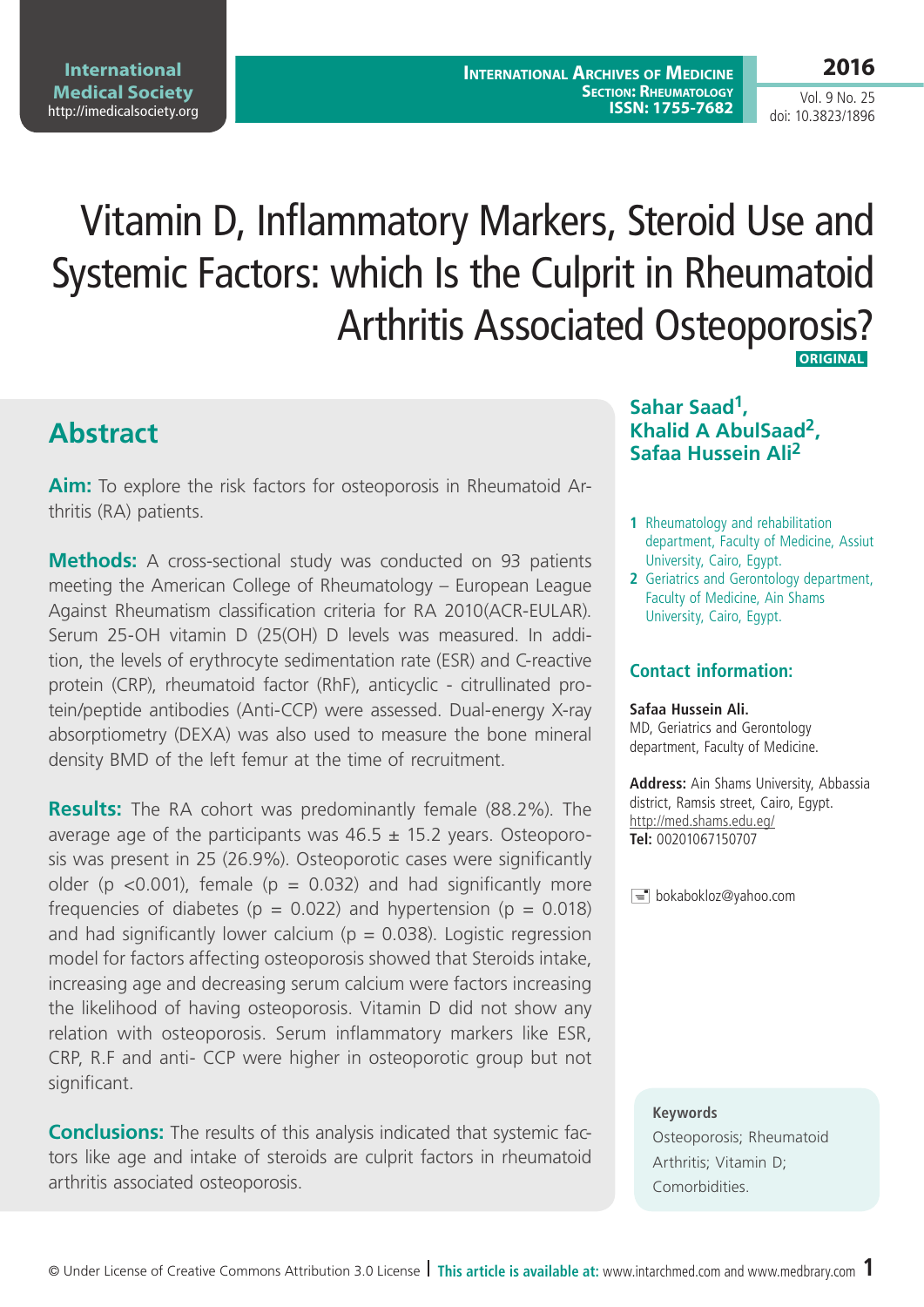**International Archives of Medicine Section: Rheumatology ISSN: 1755-7682**

**2016** Vol. 9 No. 25

doi: 10.3823/1896

## **Introduction**

Rheumatoid arthritis (RA) is a chronic inflammatory multisystemic disease targeting the synovium [1]. The condition exists worldwide and affects all ethnic groups at a rate of approximately 0.5% to 1% of the adult population [2].

RA is associated with reduced bone density [3, 4] and an increased risk of fragility fractures [5]. The pathophysiology of osteoporosis is complex, with contributions from general risk factors such as age, low body weight and postmenopausal status, along with disease-specific risk factors such as decreased mobility, corticosteroid use and production of proinflammatory cytokines [6, 7].

In fact, a lower dietary intake of vitamin D has been linked to a higher risk of RA development in a meta-analysis of several studies [9]; furthermore, plasma 25 (OH) D concentrations has been reported to be lower in RA patients when compared to healthy control [10] although these results were not confirmed in other studies [11]. Vitamin D has also been inversely correlated with disease activity [9, 12].

The importance of inflammatory disease as a pathogenic factor is emphasized by the fact that there is a positive correlation between disease activity and biochemical markers of bone resorption in RA [6].

One other major factor in the pathogenesis of osteoporosis in rheumatic diseases is the long term use of corticosteroids. It is known that glucocorticoids can induce osteoporosis through different mechanisms [13] in fact, the use of glucocorticoids reduces the number and the function of osteoblasts[14] and impairs their differentiation and maturation [15] In the clinical setting glucocorticoid treatment is an independent risk factor for bone loss [16]; According to ACR guidelines, any patient starting a long term (>3 months) steroid regimen should receive calcium and vitamin D; furthermore, bisphosphonates should be started according to the assessed osteoporosis risk [17].

It is increasingly recognized that comorbid conditions play a pivotal role in RA outcomes. Studies reveal that patients suffering from RA carry two or more comorbid conditions [18]. Linde and his colleagues [19] demonstrated a 73% incidence of comorbidities associated with RA.

 The aim of the current study is to reveal the association between osteoporosis and RA factors associated with osteoporosis among RA patients. This study targeted RA specific factors (corticosteroid use and inflammatory markers) and general risk factors (comorbidities and vitamin D).

# **Methodology**

## **Ethics**

Each patient gave written informed consent and the study was approved by the local ethics committee.

## **Study design**

This is a cross-sectional study.

## **Patient Selection**

From October 2013 to September 2014, 93 Participants were selected from known RA patients referred to the rheumatology clinics of a tertiary center. Patients were diagnosed with RA by a rheumatologist based on the American College of Rheumatology –European League against Rheumatism (ACR-EULAR)

Classification criteria. Physical conditions and medical history of all the patients were obtained [20].

## **Sample size**

The estimated sample size was, based on a 1% prevalence of rheumatoid arthritis in the general population, standard error of 1.5% and type 1  $(α)$ error of 0.05 [2]

## **Data Collection**

Extensive demographic and clinical data were also collected at this time including comorbidities. Infor-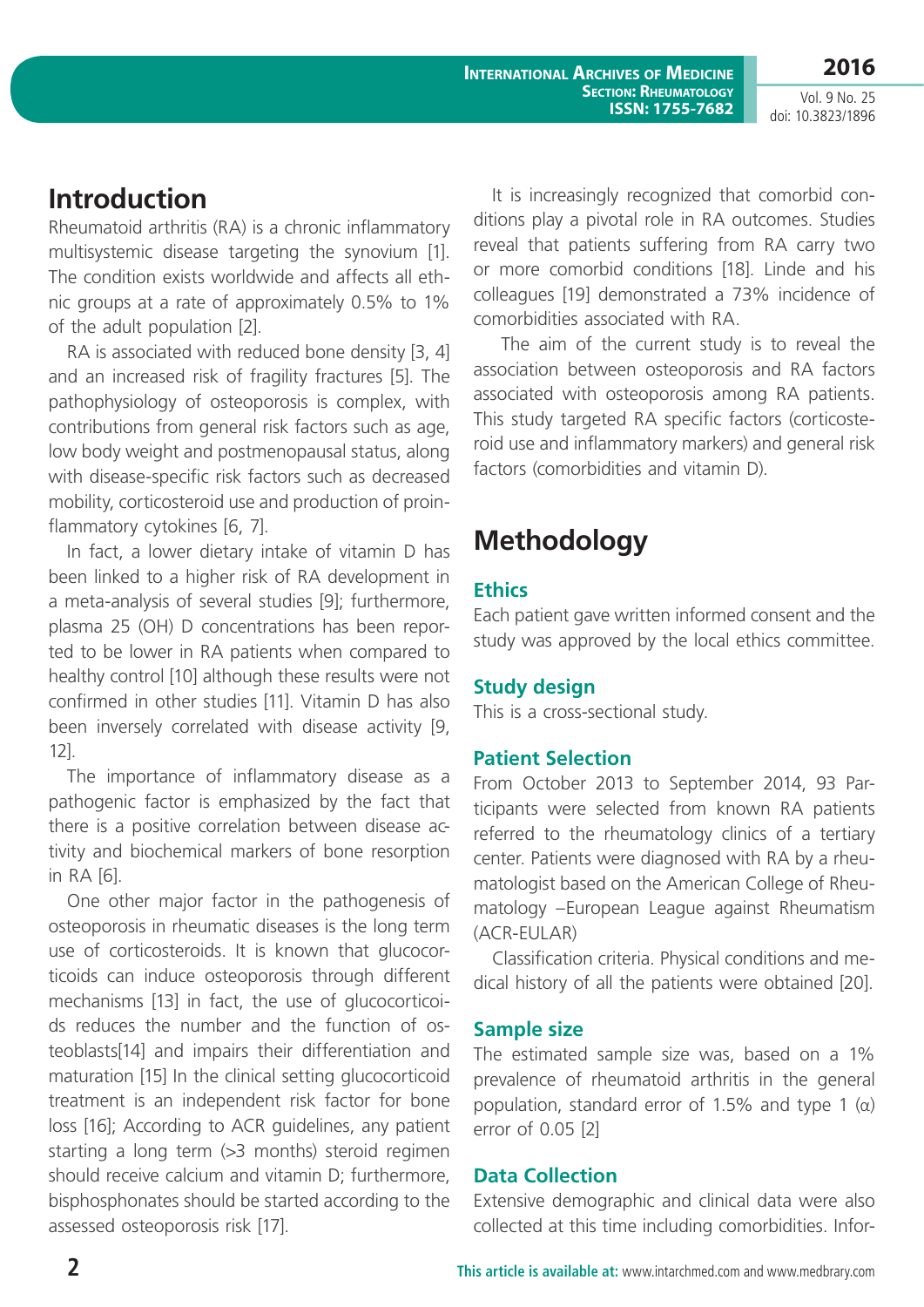**2016**

mation was collected on the following co-morbidities: cardiovascular disease, respiratory disease, cerebrovascular diseases, neurological disease, chronic renal and liver impairment, gastrointestinal disease, diabetes, thyroid disease and cancer.

Dual-energy X-ray absorptiometry (DEXA, QDR-4500; Hologic, Inc., Bedford, MA, USA) was used to measure the BMD of the left femoral neck at the time of recruitment. The patients with T scores higher than –1.0 were considered to have normal BMD, those with a T score lower than –2.5 were considered to have osteoporosis [3].

Laboratory data includes; Serum 25-hydroxyvitamin D (25OHD) was measured using radioimmunoassay (Elecsys, Roche, Basel, Switzerland)/ with a DiaSorin kit (DiaSorin Ltd., Dartford, UK)/ was checked using Roch kits (Germany). Erythrocyte sedimentation rate (ESR) and C-reactive protein (CRP) were considered to be markers of inflammatory activity. C-reactive protein (CRP: mg/dL) was assessed using a quantitative method called turbidimetry and ESR (mm/h) was measured by the Westegren method. Rheumatoid factor (RF immunoglobulin G [IgG], IU/mL) was determined by the immunoturbidimetric method and RF > 14 IU/mL was defined as positive. Anti-cyclic citrulinated peptide (anti-CCP IgG, IU/mL) was determined by the enzyme-linked immunosorbent assay (ELISA) method and anti-CCP > 5 IU/mL was defined as positive. CA also was registered. (DADE Dimension Rx1 full-automatic biochemical analyzer).

#### **Exclusion criteria**

Patients with symptoms of RA that were overlapped by other rheumatologic disnease (overlap syndrome), patients with abnormal calcium and phosphorus and end-stage renal disease. Current cancer, endocrine abnormalities (hyperthyroidism, hyperparathyroidism), moderate-severe chronic kidney disease (glomerular filtration rate <60 mL/min/1.73  $m<sup>2</sup>$ ).

### **Comparison Groups**

The RA cohort group was divided to osteoporotic and non-osteoporotic group by measuring BMD. Those with a T score lower than –2.5 were considered to have osteoporosis [21].

#### **Statistical Methods**

The collected data were coded, tabulated, and statistically analyzed using IBM SPSS statistics (Statistical Package for Social Sciences) software version 22.0, IBM Corp., Chicago, USA, 2013. Descriptive statistics were done for quantitative data as minimum& maximum of the range as well as mean  $\pm$ SD (standard deviation) for quantitative parametric data, while it was done for qualitative data as number and percentage. Inferential analyses were done for quantitative variables using independent t-test in cases of two independent groups with parametric data and Chi square test for differences between proportions. Logistic regression model was used to find out independent factors affecting osteoporosis. ROC curve was used to evaluate the performance of different tests differentiate between osteoporotic and non-osteoporotic cases. The level of significance was taken at P value  $< 0.05$  is significant, otherwise is non-significant.

## **Results**

The demographic and clinical characteristics (mean ± standard deviation) of the 93 patients are reported in **table 1**. The mean age of the study population was 46.5 ± 15.2 years. 82 (88.2%) were female. Of the study group, 65.6% were rheumatoid factor positive, 22.6% were taking steroids, 17.2% were diabetics and 14.0% were hypertensive.

Osteoporotic cases were 26.9% of our study group. Osteoporotic cases were significantly older (60.6 years), (p < 0.001), female (p = 0.032), had significantly more frequencies of diabetes ( $p = 0.022$ ), hypertension ( $p = 0.018$ ) and had significantly lower calcium ( $p = 0.038$ ). Steroid intake was not signifi-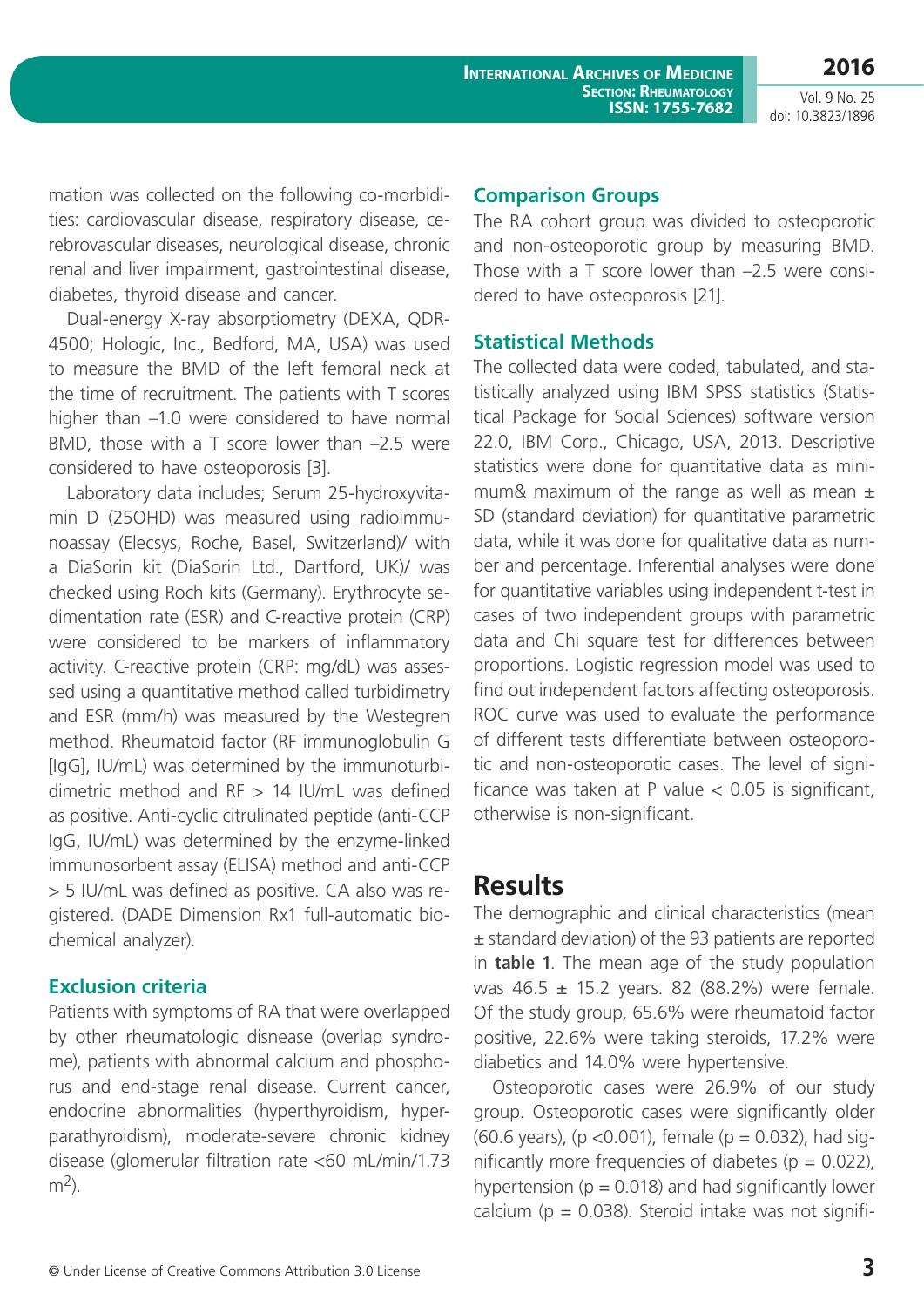**2016**

Vol. 9 No. 25 doi: 10.3823/1896

| <b>Variables</b>                                                                                                              |          | <b>All cases</b><br>$(N=93)$ | <b>Osteoporosis</b><br>$(N=25)$ | No osteopor<br>$(N=68)$ | P                | <b>OR</b><br>$(95%$ CI) |
|-------------------------------------------------------------------------------------------------------------------------------|----------|------------------------------|---------------------------------|-------------------------|------------------|-------------------------|
| Osteoporosis                                                                                                                  |          | 25 (26.9%)                   | $- -$                           |                         | $- -$            | $\qquad \qquad -$       |
| Age (years)                                                                                                                   | Mean±SD  | $46.5 \pm 15.2$              | $60.6 \pm 9.3$                  | $41.4 \pm 13.6$         | $\wedge$         |                         |
|                                                                                                                               | Range    | $16.0 - 83.0$                | 42.0-83.0                       | $16.0 - 80.0$           | $< 0.001*$       |                         |
| Sex                                                                                                                           | Male     | 11 (11.8%)                   | $0(0.0\%)$                      | $11(16.2\%)$            | #                |                         |
|                                                                                                                               | Female   | 82 (88.2%)                   | 25 (100.0%)                     | 57 (83.8%)              | $0.032*$         |                         |
| Diagnosis                                                                                                                     | Sero +ve | 61 (65.6%)                   | 19 (76.0%)                      | 42 (61.8%)              | #                | 1.96<br>$(0.69 - 5.55)$ |
|                                                                                                                               | Sero -ve | 32 (34.4%)                   | $6(24.0\%)$                     | 26 (38.2%)              | 0.200            |                         |
| DM                                                                                                                            |          | 16 (17.2%)                   | 8 (32.0%)                       | 8 (11.8%)               | $\#$<br>$0.022*$ | 3.53<br>$(1.54 - 10.8)$ |
| <b>HTN</b>                                                                                                                    |          | 13 (14.0%)                   | $7(28.0\%)$                     | $6(8.8\%)$              | #<br>$0.018*$    | 4.02<br>$(1.19 - 13.5)$ |
| Thyroid disease                                                                                                               |          | $4(4.3\%)$                   | $1(4.0\%)$                      | $3(4.4\%)$              | #<br>0.931       | 0.90<br>$(0.09 - 9.0)$  |
| Steroids intake                                                                                                               |          | 21 (22.6%)                   | $9(36.0\%)$                     | 12 (17.6%)              | #<br>0.061       | 2.61<br>$(0.94 - 7.33)$ |
| ^Independent t-test, #Chi square test, *Significant, OR: Odd ratio, CI: Confidence interval. DM = diabetes, HTN= hypertension |          |                              |                                 |                         |                  |                         |

### **Table 1.** Distribution of the domains and facets of QoL. João Pessoa, PB, 2015.

## **Table 2.** Laboratory findings among the studied cases

| <b>Variables</b>    |         | <b>All cases</b><br>$(N=93)$ | <b>Osteoporosis</b><br>$(N=25)$ | No osteopor<br>$(N=68)$ | P          | <b>OR</b><br>$(95%$ CI) |
|---------------------|---------|------------------------------|---------------------------------|-------------------------|------------|-------------------------|
| Vitamin-D<br>ng/ml  | Mean±SD | $9.1 \pm 3.5$                | $10.0 \pm 2.9$                  | $8.8 \pm 3.6$           | $\wedge$   |                         |
|                     | Range   | $3.1 - 15.0$                 | $4.5 - 14.6$                    | $3.1 - 15.0$            | 0.149      |                         |
| Serum Ca<br>mg/dL   | Mean±SD | $2.23 \pm 0.14$              | $2.18 \pm 0.16$                 | $2.25 \pm 0.13$         | $\wedge$   |                         |
|                     | Range   | 1.82-2.47                    | 1.82-2.40                       | $2.0 - 2.47$            | 0.038      |                         |
| Hemoglobin<br>q/D   | Mean±SD | $12.5 \pm 2.2$               | $12.6 \pm 1.8$                  | $12.4 \pm 2.3$          | $\wedge$   |                         |
|                     | Range   | $9.0 - 27.0$                 | $9.0 - 15.6$                    | $9.2 - 27.0$            | 0.698      |                         |
| <b>ESR</b><br>mm/hr | Mean±SD | $49.9 \pm 26.1$              | $56.8 \pm 31.3$                 | $47.1 \pm 23.4$         | $\wedge$   |                         |
|                     | Range   | $2.0 - 120.0$                | 18.0-120.0                      | $2.0 - 109.0$           | 0.117      |                         |
| CRP<br>mg/dL        | Mean±SD | $15.3 \pm 16.8$              | $17.0 \pm 19.1$                 | $14.7 \pm 16.1$         | $\wedge$   | $-$                     |
|                     | Range   | $0.0 - 81.7$                 | $0.7 - 72.8$                    | $0.0 - 81.7$            | 0.573      |                         |
| Anti-CCP<br>IU/mL   | Mean±SD | $613.1 \pm 1213.6$           | $869.0 \pm 1844.4$              | $512.8 \pm 855.9$       | $\wedge$   | $- -$                   |
|                     | Range   | $0.0 - 7800.0$               | 0.3-7800.0                      | $0.0 - 3900.0$          | 0.269      |                         |
| Positive ANA        |         | 10 (10.8%)                   | $2(8.0\%)$                      | 8 (11.8%)               | #<br>0.603 | 0.65<br>$(0.13 - 3.30)$ |
| Positive RF         |         | 71 (76.3%)                   | 19 (76.0%)                      | 52 (76.5%)              | #<br>0.962 | 0.37<br>$(0.15 - 0.87)$ |
|                     |         |                              |                                 |                         |            |                         |

^Independent t-test, #Chi square test, \*Significant, OR: Odd ratio, CI: Confidence interval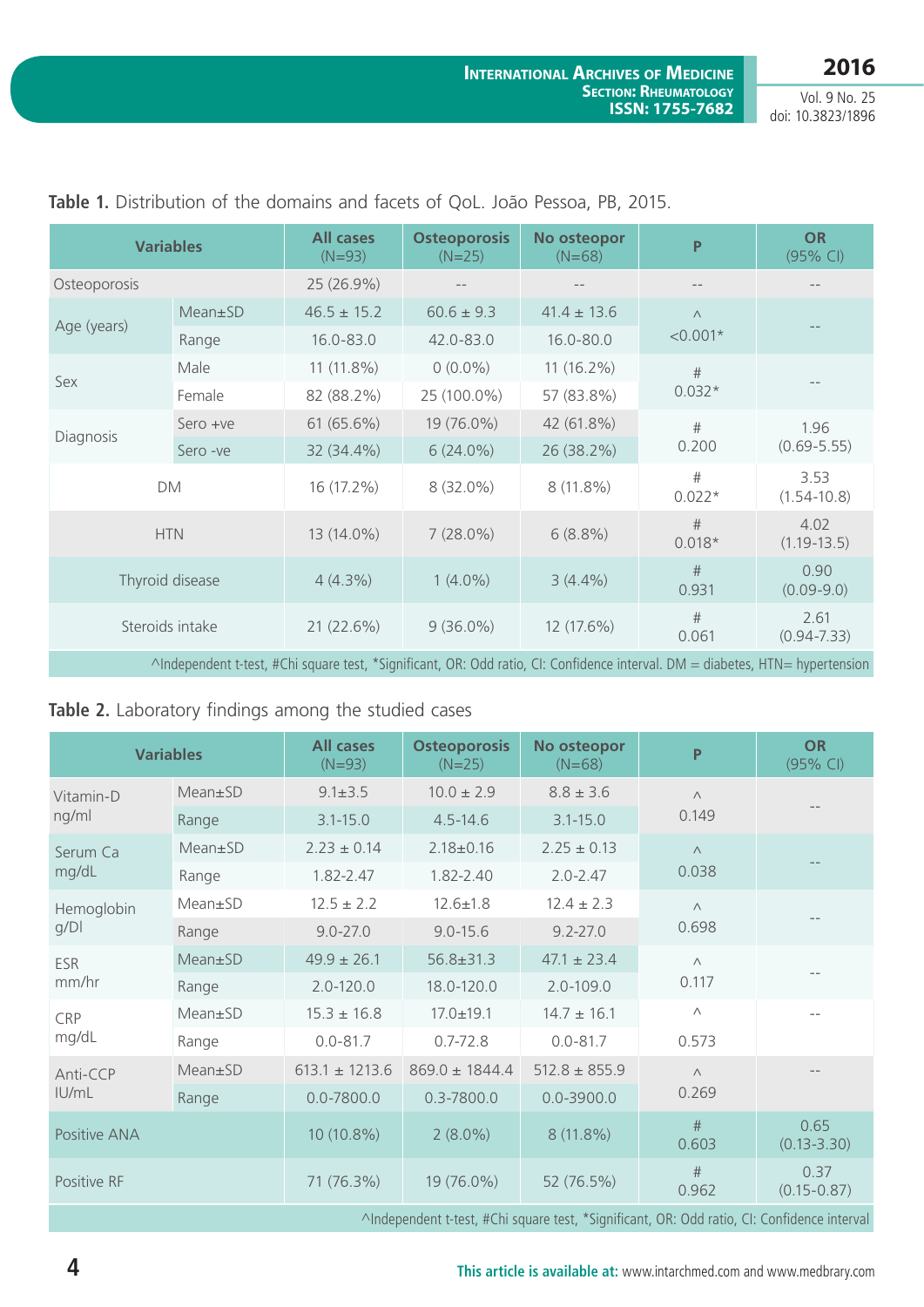**2016**

cant in univariate analysis between the osteoporotic and none ( $P \geq 0.05$ ).

**Table 2** reveals that all rheumatoid patients have low vitamin D (9.1  $\pm$  3.5 mg/ml), normal calcium and hemoglobin level  $(2.23 \pm 0.14$  and  $12.5 \pm 2.2$  respectively), high ESR (49.9  $\pm$  26.1) and high CRP (15.3  $\pm$ 16.8). Anti CCP was high (613.1 ± 1213.6) also.

Among the biochemical parameters **(table 2)**, the mean serum ionized calcium was significantly lower in the osteoporotic group than in the normal group, despite remaining within the normal range  $(P= 0.038)$ .

**Table 2** also shows that Inflammatory markers were higher in osteoporotic group but did not reach statistical significance between the osteoporotic and non-osteoporotic (ESR, CRP, positive RF and anti-CCP) ( $P \ge 0.5$ ). No statistically significant differences were found in mean vitamin D level between the osteoporotic and none ( $P \geq 0.5$ ).

**Table 3** presents the multiple linear regression models for factors affecting total femur BMD. Adjustments for possible interactions and potential confounders were made for demographics, vitamin D, calcium intake, inflammatory markers and corticosteroid use. It was found that the only independent predictors of osteoporosis were age (OR 1.164, 95% CI 1.084-1.249) and Steroids intake (OR 3.745, 95% CI 0.889-15.773). Low serum calcium was also considered to be negative risk factors for lower BMD (OR 0.016, 95% CI 0.003-0.101).

Table 3. Logistic regression model for factors affecting osteoporosis.

| <b>Factors</b>                                                         | B        | <b>SE</b> | P          | 95% CI                      |  |
|------------------------------------------------------------------------|----------|-----------|------------|-----------------------------|--|
| Age                                                                    | 0.152    | 0.036     | $< 0.001*$ | 1.164<br>$(1.084 - 1.249)$  |  |
| <b>Steroids</b>                                                        | 1.320    | 0.734     | 0.072      | 3.745<br>$(0.889 - 15.773)$ |  |
| Serum Ca                                                               | $-4.114$ | 0.932     | $< 0.001*$ | 0.016<br>$(0.003 - 0.101)$  |  |
| β: Regression coefficient, SE: Standard error, CI: Confidence interval |          |           |            |                             |  |

## **Discussion**

RA is associated with reduced bone density, [3], and an increased risk of fragility fractures [5]. The pathophysiology of osteoporosis is complex, with contributions from general risk factors such as age, gender along with disease-specific risk factors such as decreased mobility, corticosteroid use and production of proinflammatory cytokines [22].

This cross sectional study of patients with RA has shown that the overall prevalence of osteoporosis was 26.9%, which is significantly higher than the prevalence of osteoporosis in a gender- and agematched control cohort. These observations are in keeping with previous reports that recorded a prevalence of osteoporosis ranging between 17% and 32% in the spine and 15% and 36% in the hip of rheumatoid patients [23, 24].

This cross-sectional study examined 93 patients. Similar to previous studies, the current study showed that more women (88%) suffer from RA. Ikuyama and his colleagues [25] conducted a study involving RA patients. In their study, the prevalence of women was significantly higher (84% women). Similarly, Kuo *et al* [26] carried out a nationwide study to examine the incidence and mortality of RA in Taiwan and found that both the incidence and mortality of RA was higher in women than that in men.

In the current study, the average patient age was 46.5±15.2 years, which is similar to the average age of patients with RA. Similarly, in a recent study by Sineglazova and his colleagues [27] revealed that the average age of patients with RA was  $49 \pm 7.4$ years. In another study, McCoy and his colleagues [28] found that the average age of patients with RA was 55.5 years; thus, RA typically occurs in older patients.

Also, RA factor was found to be positive in 65.6% of patients. In a study by Suresh [29], RA factor was positive in 70% of patients suffering from RA; hence, the presence of RA factor aids in the diagnosis of RA.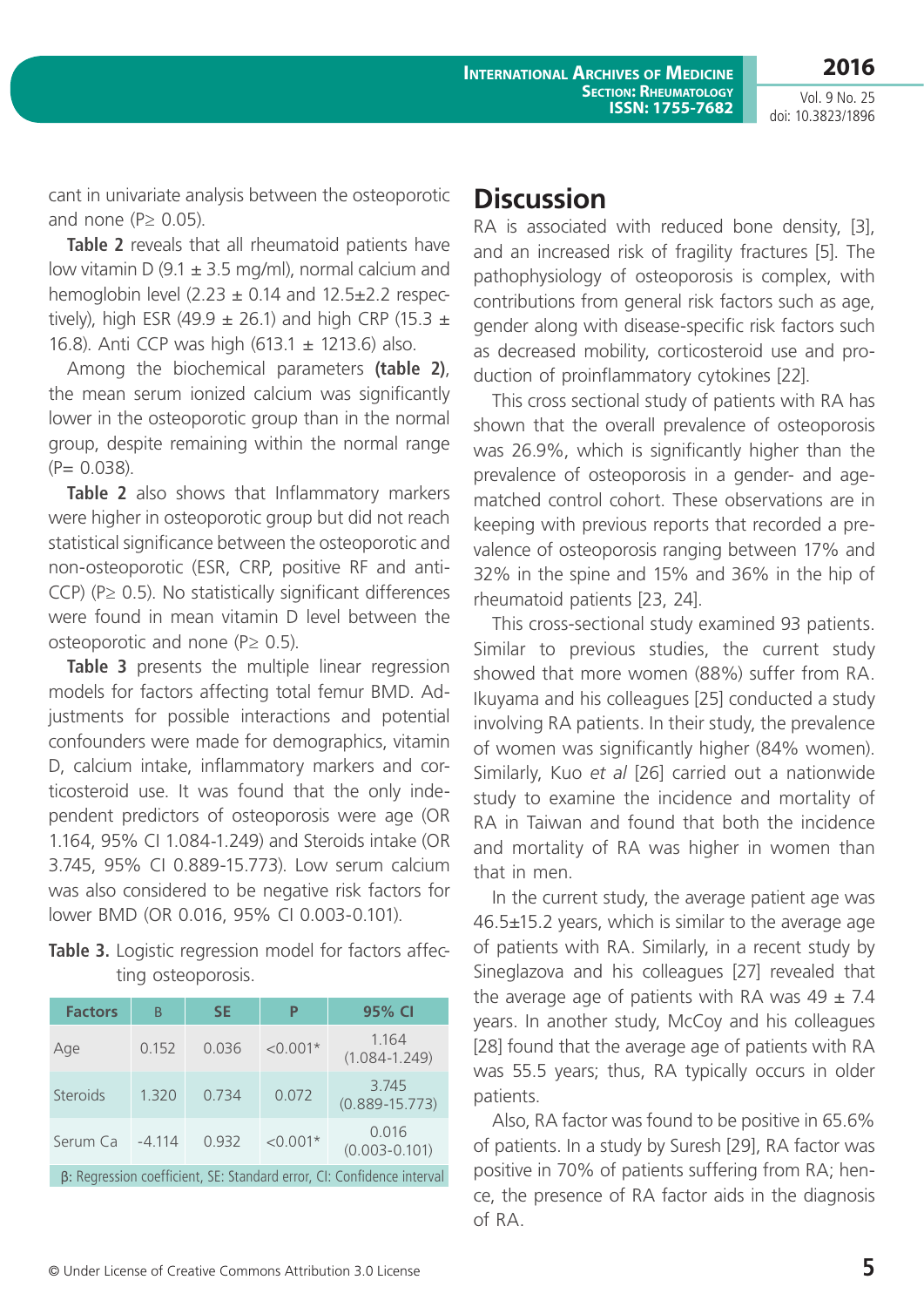**International Archives of Medicine Section: Rheumatology ISSN: 1755-7682**

**2016** Vol. 9 No. 25

doi: 10.3823/1896

The five most common associated comorbidities were HTN (14.0%) and DM (17.2%). Al-Bishri and his colleagues 2013 found that associated comorbidities were HTN (36%), DM (31%). The higher percentage in his study is due to larger sample size (340 patients)[30]. The number of patients with hypothyroidism and hyperthyroidism were 4.3%. A literature review disclosed a geographical variation of thyroid disease in RA ranging from 0.5% to 27% [31].

The current study was trying to explore different factors affecting emergence of osteoporosis in rheumatoid patients. It was focused on inflammatory markers of R.A, steroid use, vitamin D and systemic factors.

We searched an association between the levels of inflammatory markers and osteoporosis, However, in our study, neither of these variables (ESR, CRP, RF and anti- CCP) emerged as independent predictors of bone density in the univariate or logistic regression analysis ( $p \ge 0.5$ ).

In contrast, Haugeberg and his colleagues, 2000 displayed that female RA patients showed lower bone mineral density (BMD) values if they are positive for Rheumatoid Factor. they studied females only and correlate with RF solely [23].Also Guler and his colleagues 2008 found that seropositivity for anti-cyclic citrullinated peptide antibody (anti-CCP) and rheumatoid factor (RF) have been shown to be associated with bone loss in RA [26].

However, others failed to find such a relation and concluded that the contribution of RA associated factors like anti-CCP, RF and disease activity in bone mass loss and osteoporosis require longitudinal studies [32, 24].

The current study showed that steroid use was 22.6% in our study group. logistic regression analysis showed that Steroids intake was a factor increasing the likelihood of having osteoporosis (95% CI  $= 3.745 (0.889 - 15.773)$ 

The relationship between steroid use and low BMD is not described evenly between different studied. Van Staa, 2006 [32] found a relationship between corticosteroid use and osteoporosis. Kroot and his colleagues 2001[34] found the use of prednisone was significantly associated with increased bone loss as well. Similarly, Haugeberg [3] showed that one of Predictors of reduced BMD was current use of corticosteroids.

Westhovens *et al*. [35], Akar *et al*. [36] and Engvall *et al*. [37] found no influence of glucocorticoid treatment on total "bone mineral density". The authors concluded that it may be due to small sample size. It is possible that better control of RA by steroid use has improved bone mass in these patients or the sample size may have influenced this result.

As regard vitamin D, our study group was generally deficient in vitamin D level  $(9.1 \pm 3.5 \text{ ng/mL})$ . Vitamin D was not significantly different between osteoporotic and none.

Similar to this study, Rossini and his colleagues, 2011 [41] found vitamin D level to be very similar among the erosive and nonerosive RA. Low BMD level was only dependent on parathyroid hormone (PTH) values. Likewise Piao and his colleagues, 2015 did not find any association between vitamin D level and osteoporosis when they evaluated risk factors of osteoporosis in rheumatoid Chinese men [45].

On the contrary, In a systematic review, vitamin D concentration correlated positively with BMD and inversely with the risk of falls [38], These data also observed in a large population of postmenopausal women [39], as well as in the community-dwelling men and women aged at least 20 years who participated to the US NHANES III survey [40]. The difference may be due to large sample size and different age groups in the previous two studies.

With respect to systemic factors, which were underestimated by many studies, age was found to be significantly different between osteoporotic and none ( $p = < 0.001$ ). This is Similar to what occurs universally. Riggs and Melton, 1986 and Wasnish, 1996 [42, 43] showed that BMD has inverse correlation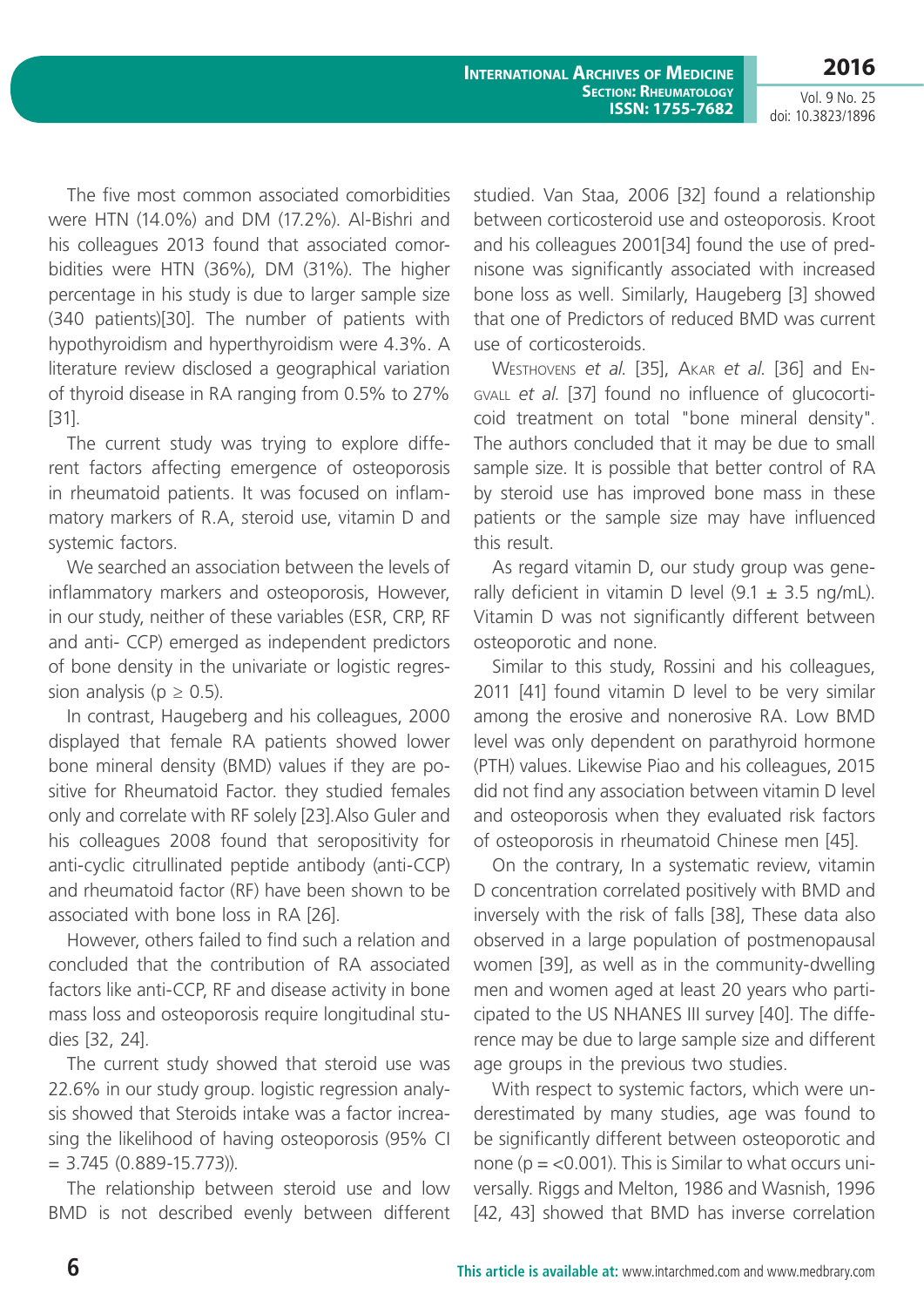**International Archives of Medicine Section: Rheumatology ISSN: 1755-7682**

**2016** Vol. 9 No. 25

doi: 10.3823/1896

with age. Similar results were found by Mobini and his colleagues, 2012 [44], in a study of 121 patients with RA, with age of  $55.7 \pm 10.1$  years. The data reported in this study indicated that only the age and body mass index (BMI) were significant associated factors of osteoporosis in RA and the contribution of other factors of osteoporosis including disease activity, disease duration, physical disability, and seropositivity for anti-CCP and RF in the development of osteoporosis was not significant.

As in previous studies [13-16], female gender was significantly prevalent in osteoporotic group. This agrees with Hauser *et al*, 2014 who evaluate the clinical predictors of osteoporosis in RA in a cohort and found that women had significantly lower BMD [46].

Regarding comorbidities, diabetes represents 32.0% of osteoporotic group versus 11.8% in nonosteoporotic group. Concerning hypertension, osteoporotic group have 28.0%, while none have 8.8%. This study shows significant association between comorbidities, diabetes and hypertension, and presence of osteoporosis. In contrast Piao and his colleagues, 2015 conducted a large-scale, community-based, cross-sectional study to investigate the associations with osteoporosis in rheumatoid arthritics Chinese men and did not show any correlation with diabetes and hypertension [45].

Surprisingly, this study found that serum ionized calcium is significantly different between osteoporotic and none. When we further analyze that in Logistic regression model, it is still found that decreasing serum ionized calcium was a factor increasing the likelihood of having osteoporotic (95%  $Cl =$ 0.016 (0.003-0.101)). This result agreed with a single study done to assess the extent of bone loss and the influence of corticosteroid treatment and total body calcium in 63 patients with rheumatoid arthritis. They compared with 40 normal controls. There were significant reductions in mean total body calcium in the group treated with non-steroidal antiinflammatory drugs (5.3% in men; 6.8% in women)

and greater reductions in the corticosteroid-treated patients [47].Patients in this study did not have DEXA and they conclude that increased bone loss in patients with rheumatoid arthritis treated with corticosteroids is attributable to drug treatment rather than disease activity.

## **Abbreviations**

RA= Rheumatoid Arthritis Vit D= Serum 25-OH vitamin D ESR= erythrocyte sedimentation rate CRP= C-reactive protein RF= rheumatoid factor Anti-CCP= anticyclic-citrullinated protein/peptide antibodies DEXA= Dual-energy X-ray absorptiometry DM= Diabetes HTN= Hypertension PTH= parathyroid hormone CI= Confidence interval BMI= body mass index BMD= bone mineral density RA= Rheumatoid Arthritis ACR-EULAR= American College of Rheumatology–European League against Rheumatism HB= hemoglobin level  $CA = Calcium$ 

## **Authors' contributions**

Sahar Saad conceived the study, helped to recruit the patients. Khalid A AbulSaad articipated in the conception and design of the study. Safaa Hussein Ali contributed to drafting the manuscript. All authors read and approved the final manuscript.

### **Author details**

Sahar Saad: associate professor of rheumatology. Faculty of medicine, Assiut university. <Saharsaad68@gmail.com>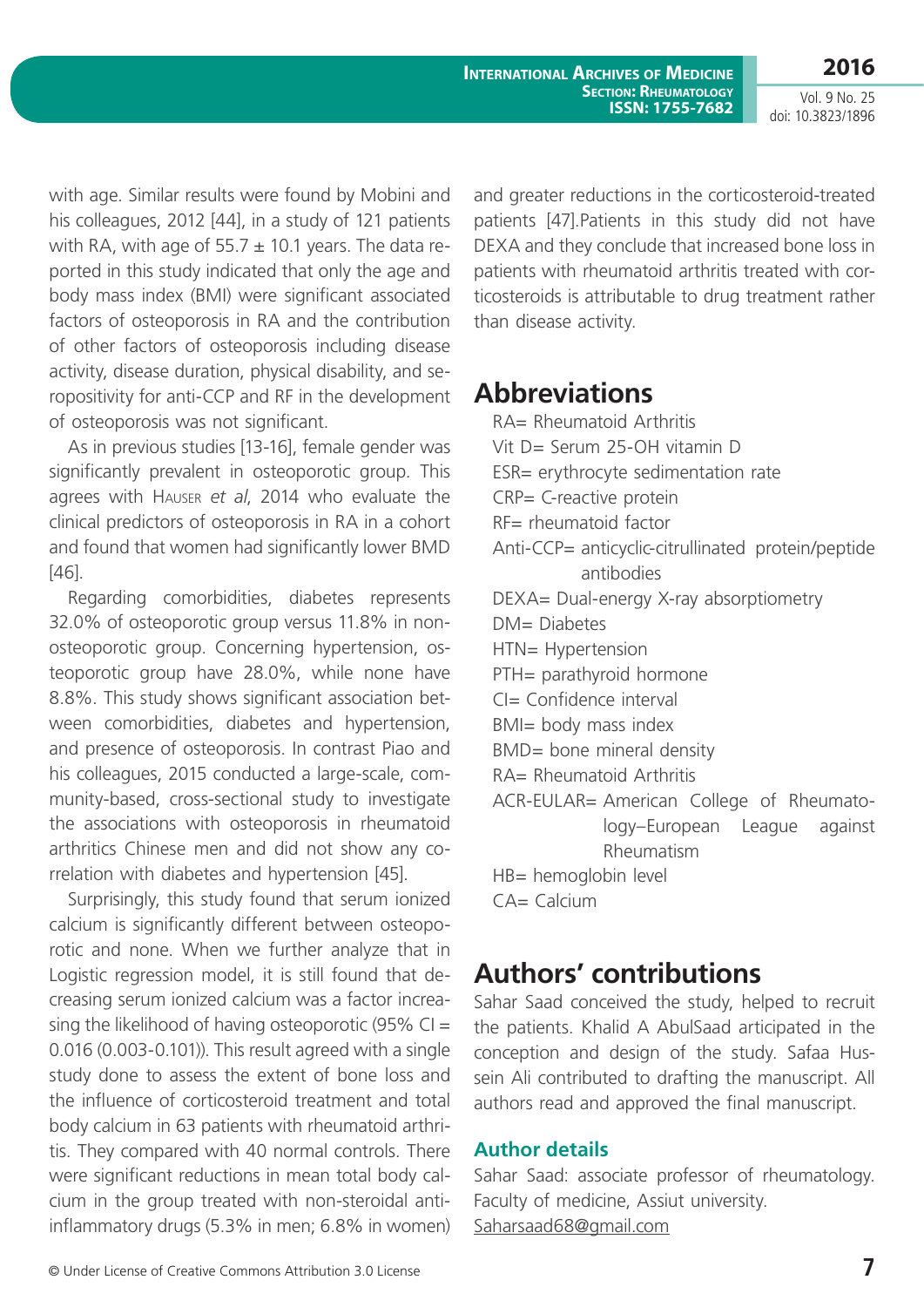Khalid A AbulSaad: consultant of geriatric medicine. Geriatrics and Gerontology department, Faculty of Medicine, Ain Shams University, Cairo, Egypt.

Safaa Hussein Ali: consultant of geriatric medicine. Geriatrics and Gerontology department, Faculty of Medicine, Ain Shams University, Cairo, Egypt. <bokabokloz@yahoo.com>

## **Acknowledgments**

We acknowledge the study participants for their gracious help.

## **Competing interests**

No conflict of interest has been declared by the authors.

### **Disclosure statement**

This paper was supported by Ain Shams University, geriatric department. All authors declare that there is no financial support or relationship that may pose conflicts of interest.

## **References**

- **1.** Fischer C, Faselis C, Levy J. USMLE Step 2 CK Lecture notes, Internal Medicine. Vol. 9. New York, NY: Kaplan Medical; 2008. pp. 46-50.
- **2.** Miyasaka N. for CHANGE Study Investigators. Clinical investigation in highly disease-affected rheumatoid arthritis patients in Japan with adalimumab applying standard and general evaluation: the CHANGE study. Mod Rheumatol. 2008; 18(3): 252-62.
- **3.** Haugeberg G, Uhlig T, Falch JA, Halse JI, Kvien TK. Bone mineral density and frequency of osteoporosis in female patients with rheumatoid arthritis-results from 394 patients in the Oslo County Rheumatoid Arthritis Register. *Arthritis Rheum* 2000; 43: 522-30.
- **4.** Sinigaglia L, Nervetti A, Mela Q, *et al*. A multicenter cross sectional study on bone mineral density in rheumatoid arthritis. *J Rheumato*l 2000; 27: 2582-9.
- **5.** VanStaa TP, Geusens P, Bijlsma JWJ, Leufkens HGM, Cooper C. Clinical assessment of the long-term risk of fracture in patients with rheumatoid arthritis. *Arthritis Rheum* 2006; 54: 3104-12.
- **6.** Gough AK, Peel NF, Eastell R, *et al*. Excretion of pyridinium crosslinks correlates with disease activity and appendicular bone loss in early rheumatoid arthritis. *Ann Rheum Dis* 1994; 53: 14-7.
- **7.** Laan RFJM, Vanriel PLCM, Vanerning LJTO, *et al*. Vertebral osteoporosis in rheumatoid-arthritis patients-effect of low-dose prednisone therapy. *Br J Rheumatol* 1992; 31: 91-6.
- **8.** Reid IR, Plank LD, Evans MC. Fat mass is an important determinant of whole body bone density in premenopausal women but not in men. J Clin Endocrinol Metab. 1992; 75(3): 779-82.
- **9.** Song GG, Bae SC, Lee YH. Association between vitamin D intake and the risk of rheumatoid arthritis: a meta-analysis. Clin Rheumatol, 31 (2012), pp. 1733-1739.
- **10.** Als OS, Riis B, Christiansen C. Serum concentration of vitamin D metabolites in rheumatoid arthritis. Clin Rheumatol, 6 (1987), pp. 238-243.
- **11.** Sainaghi PP, Bellan M, Carda S, Cerutti C, Sola D, Nerviani A, *et al*. Hypovitaminosis D and response to cholecalciferol supplementation in patients with autoimmune and nonautoimmune rheumatic diseases. Rheumatol Int, 32 (2012), pp. 3365-3372.
- **12.** Cutolo M, Otsa K, Laas K, Yprus M, Lehtme R, Secchi ME, *et al*. Circannual vitamin d serum levels and disease activity in rheumatoid arthritis: northern versus southern Europe Clin Exp Rheumatol, 24 (2006), pp. 702-704
- **13.** Canalis E, Mazziotti G, Giustina A, Bilezikian JP. Glucocorticoidinduced osteoporosis: pathophysiology and therapy Osteoporos Int, 18 (2007), pp. 1319-1328.
- **14.** Canalis E. Effect of glucocorticoids on type I collagen synthesis, alkaline phosphatase activity, and deoxyribonucleic acid content in cultured rat calvariae Endocrinology, 112 (1983), pp. 931-939.
- **15.** Ito S, Suzuki N, Kato S, Takahashi T, Takagi M. Glucocorticoids induce the differentiation of a mesenchymal progenitor cell line, ROB-C26 into adipocytes and osteoblasts, but fail to induce terminal osteoblast differentiation. Bone, 40 (2007), pp. 84-92.
- **16.** De Nijs RN, Jacobs JW, Bijlsma JW, Lems WF, Laan RF, Houben HH, *et al*. Prevalence of vertebral deformities and symptomatic vertebral fractures in corticosteroid treated patients with rheumatoid arthritis. Rheumatology, 40 (2001), pp. 1375-1383.
- **17.** Grossman JM, Gordon R, Ranganath VK, Deal C, Caplan L, Chen W, *et al*. American College of Rheumatology 2010 recommendations for the prevention and treatment of glucocorticoid-induced osteoporosis. Arthritis Care Res, 62 (2010), p. 1515
- **18.** Michaud K, Wolfe F. Comorbidities in rheumatoid arthritis. Best Pract Res Clin Rheumatol.2007; 21(5): 885-906.
- **19.** Linde L, Sørensen J, Østergaard M, Hetland ML. Health-related quality of life of patients with rheumatoid arthritis. Which factors are of significance? Ugeskr Laeger. 2008; 170(10): 855-8.
- **20.** Arnett FC, Edworthy SM, Bloch DA, *et al*. The American Rheumatism Association 1987 revised criteria for the classification of rheumatoid arthritis. Arthritis Rheum. 1988; 31(3): 315-24.
- **21.** Assessment of fracture risk and its application to screening for postmenopausal osteoporosis. Report of a WHO Study Group. World Health Organ Tech Rep Ser. 1994; 843: 1-129.